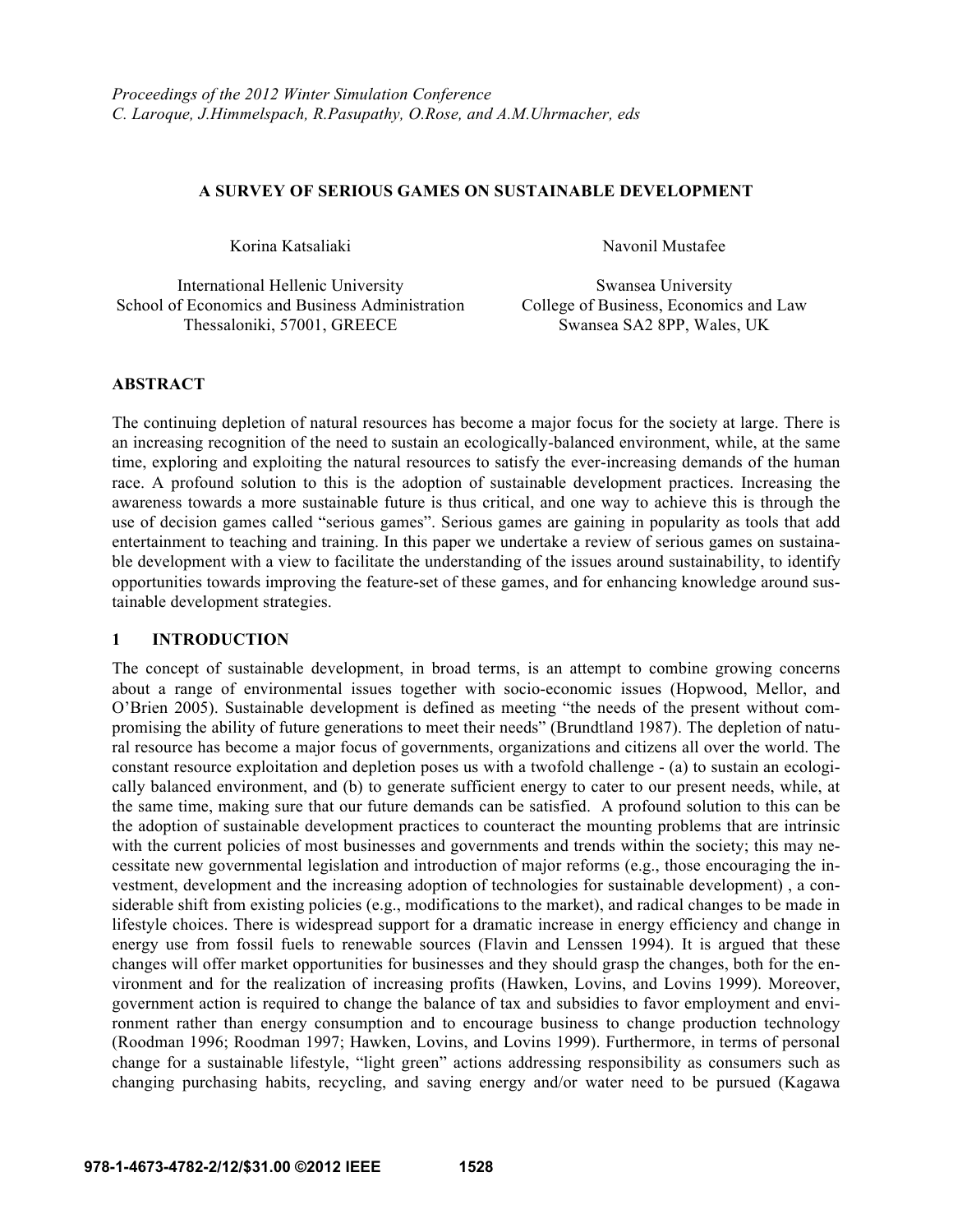2007). These realizations have made the need for reforms very apparent, and consequently the issues around sustainability constitute an important part of the everyday agenda for many governments, organizations and educational institutions.

 The focus of this paper is on learning and teaching sustainable development in an educational context. Many books have been written on this subject, e.g., *Higher Education and Sustainable Development: Paradox and Possibility* (Gough and Scott 2008), *Global Learning and Sustainable Development* (Gadsby and Bullivant 2011), and one journal is devoted to this particular topic –*Journal of Education for Sustainable Development* (Sage Journal). Modules on Sustainable Development are increasingly being integrated into the higher education curriculum with the objective of informing and training students and future professionals on the importance of the issue and on potential solutions. Furthermore, degrees programs on this subject are also being made available for students perusing higher education, particularly those studying management and engineering, e.g., *M.Sc. in Management for Sustainable Development* (Dublin City University, Ireland), *MPhil in Engineering for Sustainable Development* (University of Cambridge, UK). A complementary training method and a successful way of increasing the awareness towards a more sustainable development is the use of decision games or what is called "serious games".

 In this paper we present a survey of serious games dealing with sustainable development issues. This is achieved through a methodological review and categorization of the games found in literature. The review also includes the online games on sustainable development that are available in the Internet and are accessible through the web browser. The review aims at providing insights into the development and use of such games in sustainable development and it presents, amongst others, the purpose, the application areas, the playing mode, the target age, the game complexity and the learning outcomes of these games. Moreover, analysis performed in this study facilitates the understanding of the issues around sustainable development and identifies educational opportunities and research potentials for enhancing not only the applications and features of the games but also the knowledge around sustainable development strategies.

 The remainder of the paper is organized as follows. Section 2 reviews literature in serious games with the objective of ascertaining its suitability as an effective teaching and training tool. Section 3 describes the research methodology and enumerates the selection method used for the identification of the relevant games for the purposes of our study. Furthermore, it describes the parameters of the analyses that we perform. The findings are described in section 4. Section 5 describes the potential for future work and draws the paper to a close.

### **2 SERIOUS GAMES**

Serious games are computer games and simulation approaches and/or technologies, which cover just about any non-game industry and therefore are used for applications unrelated to mere entertainment or traditional games (Blackman 2005, Michael and Chen 2005). Nonetheless, a Commercial Off-The-Shelf (COTS) game, used for non-entertainment purposes, may be considered a serious game (Susi, Johannesson, and Backlund 2007). Serious games include all aspects of education – teaching, training, and informing – and at all ages (Michael and Chen 2005). They can be applied to a broad spectrum of application areas, e.g. public policy, defense, corporate management, healthcare, training, and education (Zyda 2005). Their obvious advantage stems from the fact that, (a) they allow learners to experience situations that are impossible in the real world for reasons of safety, cost, time, etc. (Squire 2002, Corti 2006), (b) they engage the user in the pedagogical journey and can have a positive impact on the players' development of a number of different skills, such as analytical and spatial skills, strategic skills and insight, learning and recollection capabilities, psychomotor skills, visual selective attention, etc. (Mitchell and Savill-Smith 2004), and (c) they enable improved self-monitoring, problem recognition and problem solving, decision making, better short-term and long-term memory, and increased social skills such as collaboration, negotiation, and shared decision-making (Mitchell and Savill-Smith 2004). Serious games have become increasingly popular as an educational tool in schools, as a training device for professionals and as a means which may add entertainment to teaching and training, making the learning experience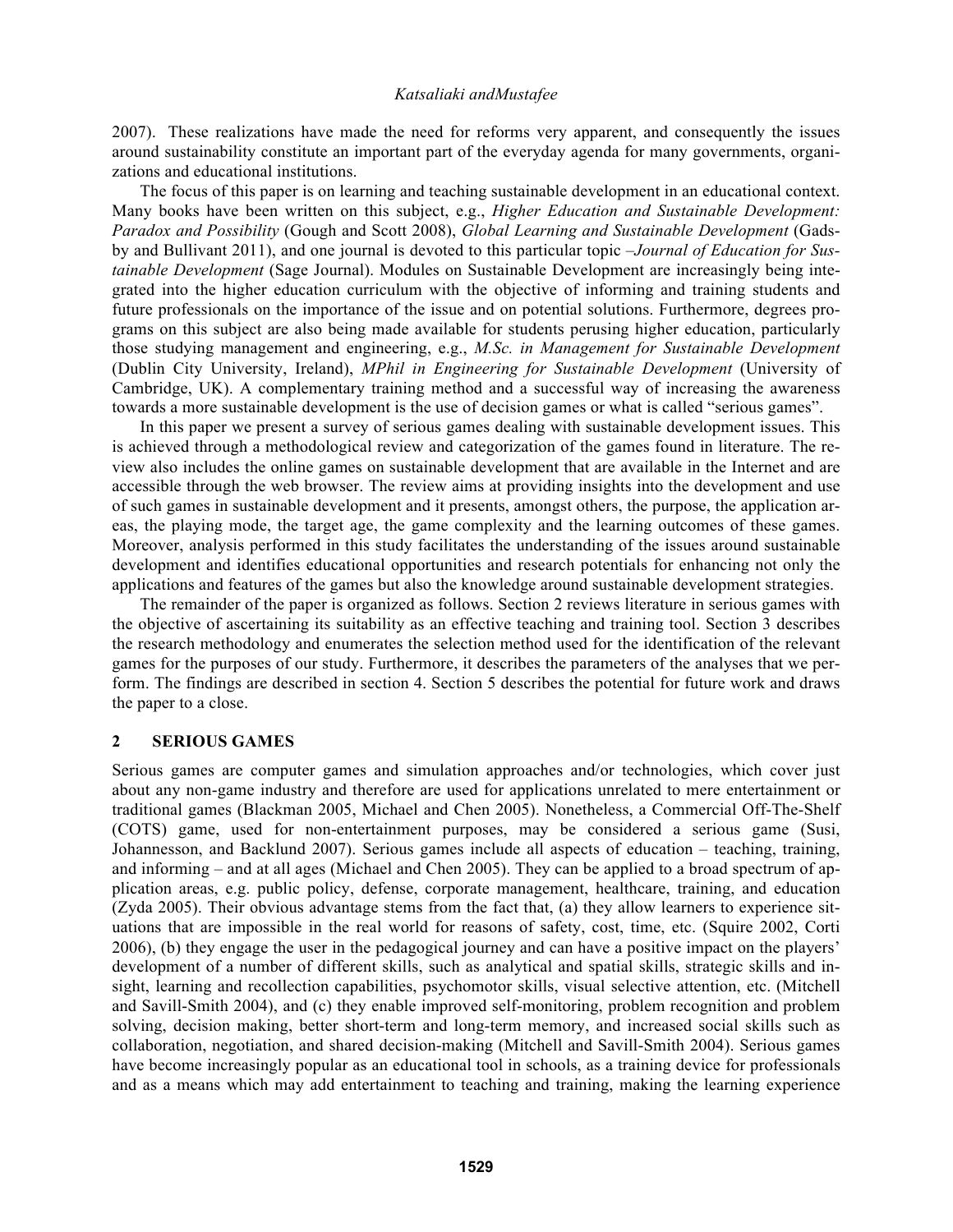more fun and motivating. A number of studies confirm that simulation games help students increase their awareness of real world issues and comprehension of course subjects (Hirose, Sugiura, and Shimomoto 2004; Philpot et al. 2005). Thus it is apparent that serious games tackling sustainable development issues can be an effective teaching and training tool to all the stakeholders directly affected by the phenomenon, which we can claim to be everybody and in particular those who are called to seek and exercise solutions to the problem, such as governments, academics, organizations, students and professionals. In the remainder of the paper, the acronym SD will be used to refer to Sustainable Development.

#### **3 RESEARCH METHODOLOGY**

#### **3.1 Selection Method**

The research methodology concerns with the identification of relevant games on SD by conducting a search on the following two sources – a search of scholarly literature, and a search for online games on SD that are accessible through the World Wide Web. Irrespective of the source of our search, the underlying methodology consisted of the following two stages, (a) the "Selection Criteria" stage that used a set of keywords with the purpose of collating papers (games) for subsequent filtration, and (b) the "Screening" stage that identified the final set of papers (games) for inclusion in this study (the final set is a sub-set of the papers/games identified in the "Selection Criterion" stage). Both stages of our methodology are further described in the subsequent paragraphs.

The academic papers selected for this study were identified from the *Web of Science®* (http://www.wokinfo.com) and the *SciVerse Scopus* (http://www.info.sciverse.com/scopus) journal databases. The Web of Science® is one of the largest databases of quality academic journals (impact research journals) and provides access to bibliographic information pertaining to research articles published mainly from 1980 onwards. Scopus offers about 20% more coverage than Web of Science in articles published from 1996. The Web of Science® and Scopus databases have user friendly search engines that assist in the refinement of a search by allowing the user to incorporate specific search conditions. To identify articles which would be incorporated in our initial dataset the following criterion were used: inclusion of the words, "game" AND "player" AND "sustainable" AND ("development" OR "environment") in the title, abstract or keywords of the published papers. We also performed a second search with slightly different set of keywords to identify further papers. The words "game" AND "player" AND "green" were used in the same logic as above. We also allowed for the inclusion of all keywords' derivatives in these search options. Aggregated results from these search strategies returned 132 different papers in total. This concluded the first stage of our selection methodology, namely, the "Selection Criterion" stage.

The second step ("Screening" stage) involved the screening of this initial set of 132 papers by reading the abstract (and when necessary, the full text) of each paper. At this stage we also took note of the references included in the paper so as to identify additional relevant papers. The screening stage involved two screening processes. The first screening process excluded articles that did not describe SD games in full but rather used them as a reference or as an example. This process identified 32 relevant papers. A second screening process identified that 19 out of these 32 papers related to *Game Theory*; these papers studied mathematical models of conflict and cooperation between intelligent rational decision-makers in sustainable development issues. A couple of other papers were also excluded by the authors (although the papers were on serious games/interactive games and related to sustainability) since, having read the papers, it was agreed that the focus of the research was not on sustainable development but on sustainable counterinsurgent operations and on motivating changes in a person's lifestyle . This left us with 11 academic papers from literature that described game-based learning of SD.

Our second search source acknowledged the existence (and contribution) of the online SD games for learning and teaching. For the purpose of identifying these games we used the same keywords (as used for our *Web of Science®* and *Scopus* searches) for conducting a Google web search. The hits were in millions and only the first 30 hits were pursued in order to identify relevant sites describing the SD games. This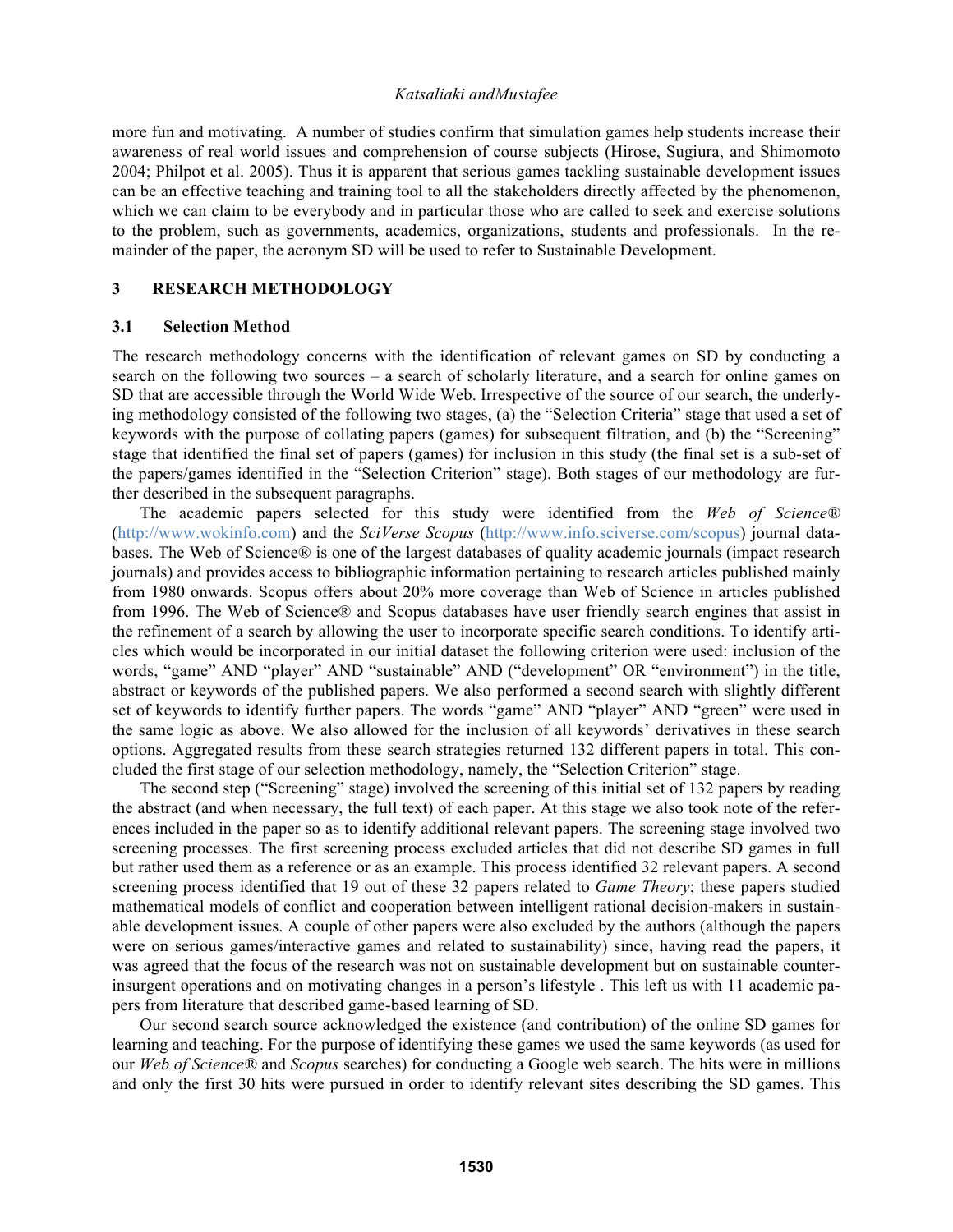endeavor identified a total of 24 SD games. Many of the game descriptions were included in the *Games in Education* website (http://www.gamesined.wikispaces.com).

# **3.2 Dataset**

Following the paper/game selection and screening process described earlier, we were left with a total of 35 SD games for subsequent analysis. Information pertaining to these games is presented in Table 1.

| Year | Game name                                 | <b>Source/Reference of the Game</b>                         |  |  |
|------|-------------------------------------------|-------------------------------------------------------------|--|--|
|      |                                           |                                                             |  |  |
| 1990 | SimEarth                                  | www.abandonia.com/en/games/185                              |  |  |
| 1999 | Build a Prairie                           | www.bellmuseum.umn.edu/games/prairie/build/sb1.html#        |  |  |
| 2000 | Learning Sustainable<br>Development (LSD) | Torres and Macedo (2006)                                    |  |  |
| 2004 | Balance of the Planet                     | www.cdosabandonware.com/std_games_details.php?gameid=1639   |  |  |
| 2005 | AtollGame                                 | Dray et al. (2005)                                          |  |  |
|      | <b>MHP</b>                                | Guizol and Purnomo (2005)                                   |  |  |
| 2006 | <b>SHRUB BATTLE</b>                       | Michelin (2006)                                             |  |  |
|      | 3rd World Farmer                          | www.3rdworldfarmer.com/                                     |  |  |
|      | Climate Challenge                         | www.bbc.co.uk/sn/hottopics/climatechange/climate_challenge/ |  |  |
| 2007 | Stop Disasters!                           | www.stopdisastersgame.org                                   |  |  |
|      | Energyville                               | www.energyville.com/energyville/                            |  |  |
|      | EnCon CITY                                | www.enconcity.com/                                          |  |  |
| 2008 | World Without Oil                         | Rusnak, Dobson, and Boskic (2008); www.worldwithoutoil.org/ |  |  |
|      | <b>Environment Game</b>                   | www.mysusthouse.org                                         |  |  |
|      | <b>Building Game</b>                      | www.mysusthouse.org                                         |  |  |
|      | ElectroCity                               | www.electrocity.co.nz/                                      |  |  |
|      | The Great Green Web                       | http://go.ucsusa.org/game/                                  |  |  |
|      | SymbioCity                                | www.symbiocity.org                                          |  |  |
|      | LogiCity                                  | www.logicity.co.uk/                                         |  |  |
|      | <b>Catchment Detox</b>                    | www.catchmentdetox.net.au/                                  |  |  |
|      | Millennium Village                        | http://mvsim.ccnmtl.columbia.edu/accounts/login/            |  |  |
|      | Oiligarchy                                | www.molleindustria.org/en/oiligarchy                        |  |  |
|      | Clim'way                                  | http://climway.cap-sciences.net/us/index.php                |  |  |
| 2009 | THE SIMS adapted                          | Tragazikis and Meimaris (2009)                              |  |  |
|      | Shortfall                                 | Isaacs et al. (2009); www.coe.neu.edu/Groups/shortfall/     |  |  |
|      | Green City                                | Shivshankar and Thirumavalavan (2009)                       |  |  |
|      | Power explorer                            | Gustafsson, Bång, and Svahn (2009)                          |  |  |
|      | PowerUp                                   | www.powerupthegame.org/                                     |  |  |
| 2010 | EnerCities                                | www.enercities.eu/                                          |  |  |
|      | Fate of the World: Tip-                   |                                                             |  |  |
|      | ping Point                                | www.fateoftheworld.net/                                     |  |  |
|      | Precipice                                 | www.precipice.altereddreams.net/                            |  |  |
|      | CityOne                                   | www-01.ibm.com/software/solutions/soa/innov8/cityone/       |  |  |

Table 1: Games Dataset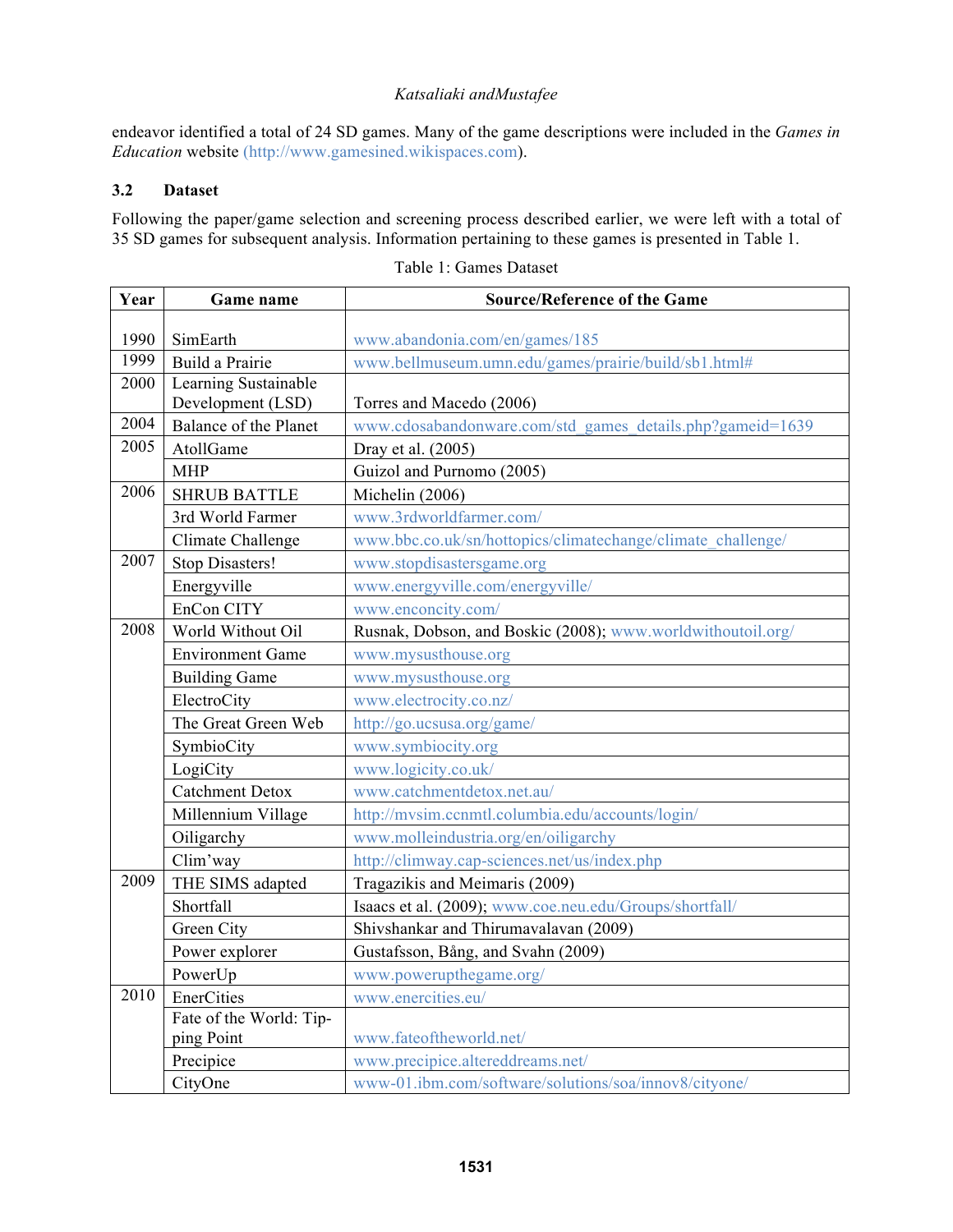| Year | <b>Game name</b> | <b>Source/Reference of the Game</b>                      |  |  |
|------|------------------|----------------------------------------------------------|--|--|
| 2011 | <b>SOS 21</b>    | Cahier et al. (2011); www.sos-21.com/Enter-the-game.html |  |  |
|      | EnergyLife       | Gamberini et al. (2011)                                  |  |  |
|      | Ludwig           | www.playludwig.com/en/                                   |  |  |

 From column 1 (the year that the game was launched/published in an academic paper) we recognize that although the first game dates back to 1990, most of the games have been developed in the first decade of 2000 and in particular after 2005. We would like to make two observations here, one, the *Kyoto Protocol to the United Nations Framework Convention on Climate Change* (United Nations, 1998) aimed at fighting global warming entered into force in 2005, and, two, it may be considered note worthy that 11 out of the 35 games (31%) were launched in 2008. The second column refers to the name of the game. The third column lists the web source of the game (for online games identified through web search – refer to section 3.1) or the reference of the academic paper in which the game is described. Some games have both a web source and an accompanying academic paper.

## **3.3 Variables for Analysis**

With the purpose of analyzing and classifying the 35 SD games in meaningful categories we sought to capture specific information. This was made possible by reading related information from the websites hosting the online SD games and by playing the games, and by reading the full-text of the academic papers in our dataset. Overall, we captured the 12 variables noted below:

- 1. *Type of game*: gives information about the tools or techniques used to play the game; whether the game is a simulation game, a board game, a quiz game, a Role Playing Game (RPG) using Multi-Agent Based Simulations (MABS), a pervasive game (a location-based game in which the game play progresses by means of players' location using localization technology), whether the game is played online, or whether it is a sandbox game (a game wherein a player can roam freely through a virtual world having autonomy with regard to when and how game objectives are to be realized).
- 2. *Theme:* states the main focus of the SD game; whether it is on energy, on water management, on climate change, etc.
- 3. *Purpose:* describes the main aspect of the game
- 4. *How the game is played:* describes the actions the player needs to take to play the game.
- 5. *Player's objective:* reports the target the player needs to fulfill to reach the goal of the game.
- 6. *Player's role:* identifies the character that the player assumes while playing the game, e.g., in the Blood Supply Game the player takes the role of a distributor (Mustafee and Katsaliaki 2010).
- 7. *Number of players:* identifies how many players can participate in the game.
- 8. *Target Age:* identifies the age range (pupils, students, all ages, etc.) for whom the game is primarily targeted.
- 9. *Game evaluation:* reports on whether there was an assessment of the game's principles from its users. Usually the assessment takes place through questionnaires or interviews.
- 10. *Debriefing:* identifies whether there was a report that reflects on the experience of playing the game.
- 11. *Game Availability:* reports on the accessibility of the game for online use, or download or cd load (i.e., installing the game from compact disk) and whether the game is offered for free or has to be purchased.
- 12. *Graphics:* identifies the dimensions of the game illustrations and visuals (2D or 3D).

Unfortunately, we could not collect data on the modeling and simulation aspects of these games as the source codes were not available in most of the games in our dataset and especially in the commercial ones.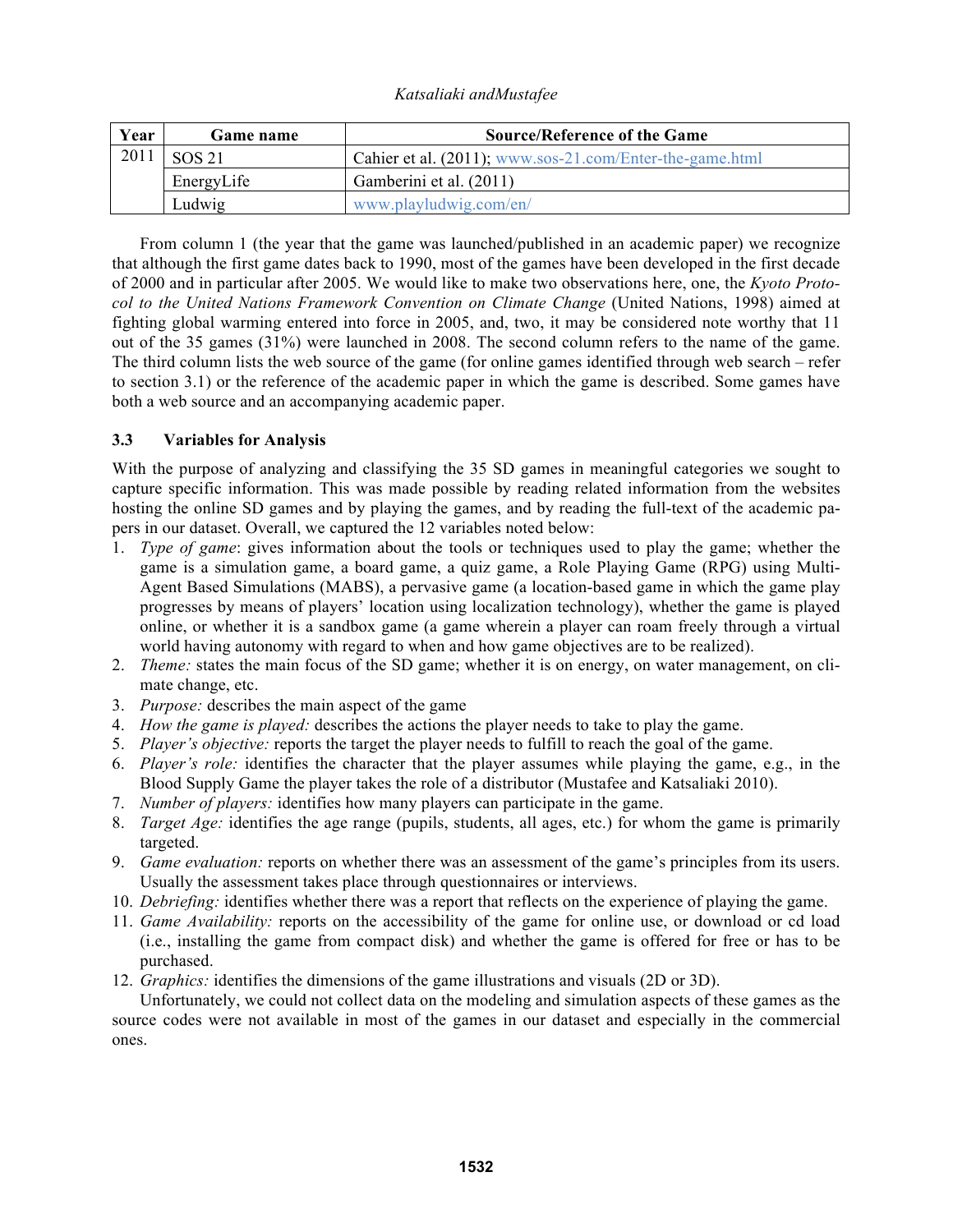# **4 FINDINGS**

Table 2 reports the following variables as identified in the previous section: *theme* (column 2), *player's role* (column 3), and *purpose*, player's *objective* and *how the game is played* (column 3; the new variable *game objective* encompasses information pertaining to the three variables). The data presented in Table 2 indicates that the majority of the games are on climate change management (9 games), 6 of which deal with global issues and 3 with local/regional issues; this is closely followed by energy management (7 games); sustainable urban development (4); ecosystem management (3), 2 of which have local focus and 1 with global perspective; we have two games each in water management, sustainable family and farm management in developing countries; environmental consumer choices; sustainable development learning; finally, we have one game in each of the following categories - petroleum business, forest plantation, sustainable house building and green automobile supply chain. The data presented in column two shows that the players can take on various roles, for example, the role of a president, the mayor or governor, a citizen, an engineer, a farmer, an energy advisor, a household manager, a CEO, etc. Mainly the roles vary from being somebody in authority that can take or advice on regulatory actions or development activities with an important effect on citizens' lives, to being an average civilian who, by making every day choices, can potentially affect the development of a region. In column 3 we note that a good proportion of the games (14 games, 40%) deal with making choices of "green" activities while keeping in mind their financial impact.

| Game          | <b>Theme</b> | Player's     | <b>Game objective</b>                                            |  |
|---------------|--------------|--------------|------------------------------------------------------------------|--|
| name          |              | <b>Roles</b> |                                                                  |  |
| SimEarth      | Global cli-  | World eco-   | Control a planet's atmosphere, temperature, landmass, etc.,      |  |
|               | mate change  | advisor      | then place various forms of life on the planet and watch         |  |
|               | management   |              | them evolve aiming to be an advanced civilization.               |  |
| Build a       | Ecosystem    | Farmer       | Choose the best combination of plants or animals to pre-         |  |
| Prairie       | management   |              | serve and restore a particular shortgrass or longgrass prairie.  |  |
| <b>LSD</b>    | Learning SD  | Concerned    | Choose, from a range of suggested practices, those the play-     |  |
|               |              | individuals  | ers believe will best suit a given scenario and will steer their |  |
|               |              |              | communities toward sustainable practices.                        |  |
| Balance       | Global cli-  | World        | Tackle ecosystem issues to make the world a better place by      |  |
| of the        | mate change  | President    | influencing nature's mechanisms by taxing, granting subsi-       |  |
| Planet        | management   |              | dies and funding projects.                                       |  |
| Atoll-        | Water man-   | Institution- | Provide sufficient and safe water to the families in order to    |  |
| Game          | agement      | al and local | minimize the number of angry or sick people in each sce-         |  |
|               |              | community    | nario by creating scenario-flowcharts and transforming           |  |
|               |              | representa-  | them into viable roadmaps for the Government.                    |  |
|               |              | tives        |                                                                  |  |
| <b>MHP</b>    | Forest plan- | Villagers    | Communicate ideas of institutional arrangement to facili-        |  |
|               | tation       | with/witho-  | tate, maintain and enforce collective actions with regard to     |  |
|               |              | ut land      | forest management and stay within budget.                        |  |
| <b>SHRUB</b>  | Ecosystem    | Plants and   | Colonize the board, which represent spread types and ger-        |  |
| <b>BATTLE</b> | management   | farmers      | mination capacities and build graphs by recording parame-        |  |
|               |              |              | ters such as number of plants, events, farmers' practices,       |  |
|               |              |              | etc. to compare results and understand the different methods     |  |
|               |              |              | of livestock farming management or land management and           |  |
|               |              |              | sustainable farming.                                             |  |
| 3rd World     | Sustainable  | Farmer       | Grow your African family and keep a stable income by             |  |
| Farmer        | family $\&$  |              | managing your farm entities, crops and livestock through         |  |

Table 2: Game description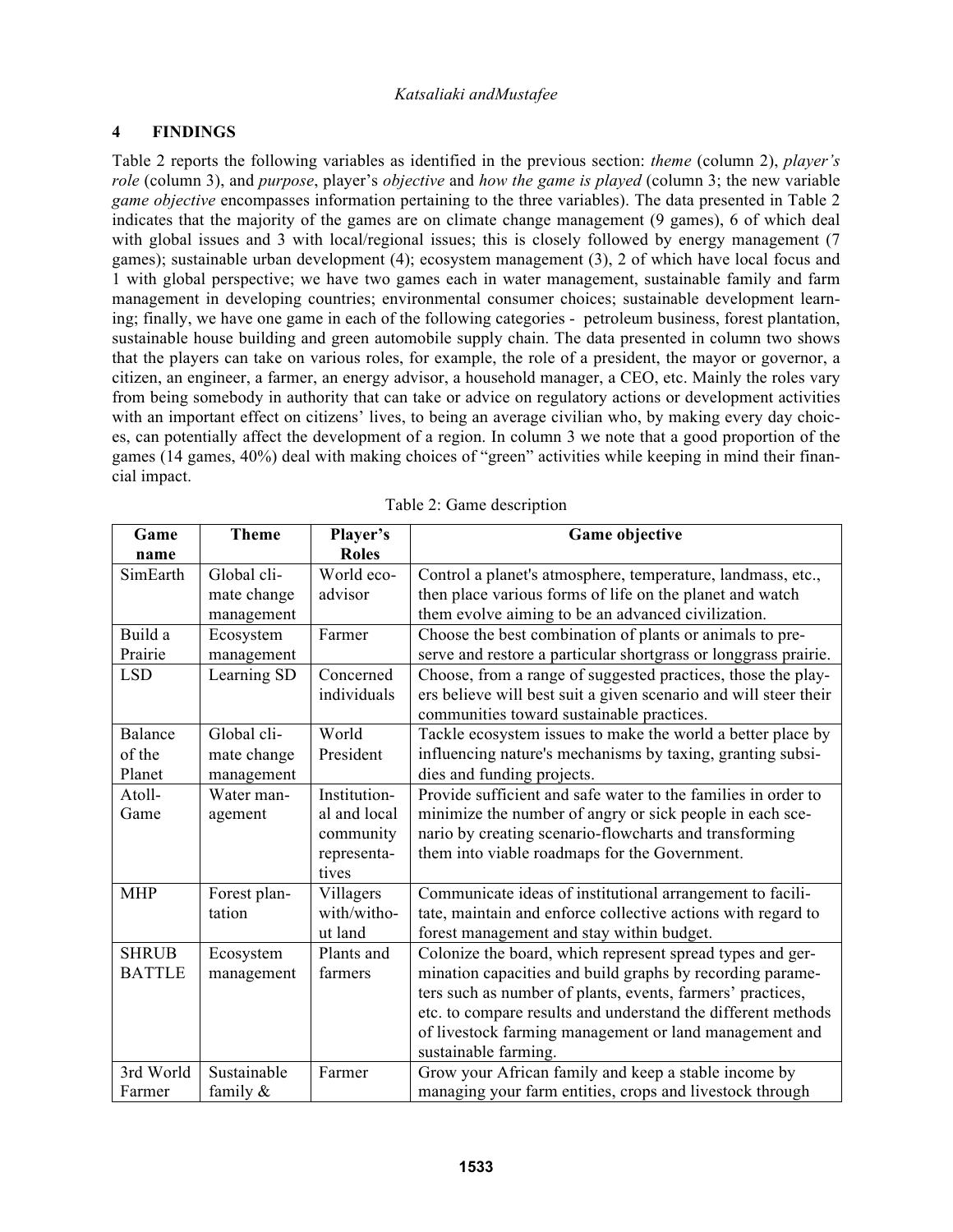| Player's<br><b>Theme</b><br><b>Game objective</b><br>Game                                                                                                                  |  |
|----------------------------------------------------------------------------------------------------------------------------------------------------------------------------|--|
| <b>Roles</b><br>name                                                                                                                                                       |  |
| difficult choices such as corruption, trade barriers, armed<br>farm mgmt.                                                                                                  |  |
| conflict, lack of education, sanitation, infrastructure and<br>in develop-                                                                                                 |  |
| ing countries<br>economic stability.                                                                                                                                       |  |
| Tackle climate change by lowering carbon dioxide emis-<br>Climate<br>Global cli-<br>President of                                                                           |  |
| sions and maintaining vital resources. Choose policies of<br>Challenge<br>mate change<br>the Europe-                                                                       |  |
| national, imports and exports, industry and household as-<br>an Nations<br>management                                                                                      |  |
| pects and negotiate with other nation's presidents for global                                                                                                              |  |
| targets. Stay popular with your voters.<br>Global cli-<br>Reduce human, physical and financial cost of disasters by<br>Stop Dis-<br>Energy ad-                             |  |
| providing defences and upgraded housing to prepare for the<br>asters!<br>mate change<br>visor                                                                              |  |
| inevitable disaster.<br>management                                                                                                                                         |  |
| Power homes, offices, factories and vehicles of a virtual city<br>Ener-<br>Energy man-<br>Energy ad-                                                                       |  |
| and keep economic, environmental $\&$ security impacts low.<br>gyville<br>agement<br>visor                                                                                 |  |
| EnCon<br>Gas Engi-<br>Identify homes where energy is being wasted and give en-<br>Energy man-                                                                              |  |
| <b>CITY</b><br>ergy conservation advice to householders within budget.<br>agement<br>neer                                                                                  |  |
| Imagine a progressively worsening of oil stock and describe<br>World<br>Citizens<br>Energy man-                                                                            |  |
| Without<br>what personal affect the fictional crisis would have. Learn<br>agement                                                                                          |  |
| ecological values and issues of sustainability and responsi-<br>Oil                                                                                                        |  |
| ble citizenship and take real actions with the online com-                                                                                                                 |  |
| munity to preserve earth's resources.                                                                                                                                      |  |
| Citizen<br>Listen to the informative videos about sustainable develop-<br>Environ-<br>Learnign SD                                                                          |  |
| ment issues and answer the multiple choice questions.<br>ment                                                                                                              |  |
| Game                                                                                                                                                                       |  |
| Sustainable<br>Civil Engi-<br>Choose the right materials to build a sustainable house with-<br><b>Building</b>                                                             |  |
| Game<br>house build-<br>in budget.<br>neer                                                                                                                                 |  |
| <sub>1</sub> ng<br>Citizens need electricity and jobs, but they also love their<br>ElectroCi-<br>Energy man-<br>Mayor                                                      |  |
| clean green image. Therefore, balance the city's growth<br>agement<br>ty                                                                                                   |  |
| with its environmental impact.                                                                                                                                             |  |
| Answer questions and 'shop green' by ensuring good impact<br>The Great<br>Environmen-<br>Consumer                                                                          |  |
| on air quality, water quality, natural habitats, and the sus-<br>Green<br>tal choices                                                                                      |  |
| tainability of our climate.<br>Web                                                                                                                                         |  |
| game                                                                                                                                                                       |  |
| Symbi-<br>Sustainable<br>Create an attractive city for citizens and businesses alike by<br>Mayor                                                                           |  |
| urban devel-<br>improving health, comfort, safety and QoL for your and fu-<br>oCity                                                                                        |  |
| ture generations by balancing the economic, social and en-<br>opment                                                                                                       |  |
| vironmental effect of your decisions.                                                                                                                                      |  |
| Take individual actions to reduce the carbon footprint of an<br>LogiCity<br>Climate<br>Citizen                                                                             |  |
| average resident and travel to the future to see the direct re-<br>change man-                                                                                             |  |
| sults of your actions to the planet.<br>agement                                                                                                                            |  |
| Manage a river catchment (plant crops, log forests, build<br>Catch-<br>Water man-<br>Mayor                                                                                 |  |
| factories or set up national parks) within budget and provide<br>ment De-<br>agement                                                                                       |  |
| food and wealth for the population<br>tox                                                                                                                                  |  |
| Millenni-<br>Sustainable<br>Help a family of two and a village survive and prosper over<br>Helper<br>extreme poverty, disease, and environmental variability by<br>um Vil- |  |
| family and<br>making decisions regarding the family's allocation of time<br>farm man-                                                                                      |  |
| lage<br>and financial resources, taking into consideration issues of<br>agement in                                                                                         |  |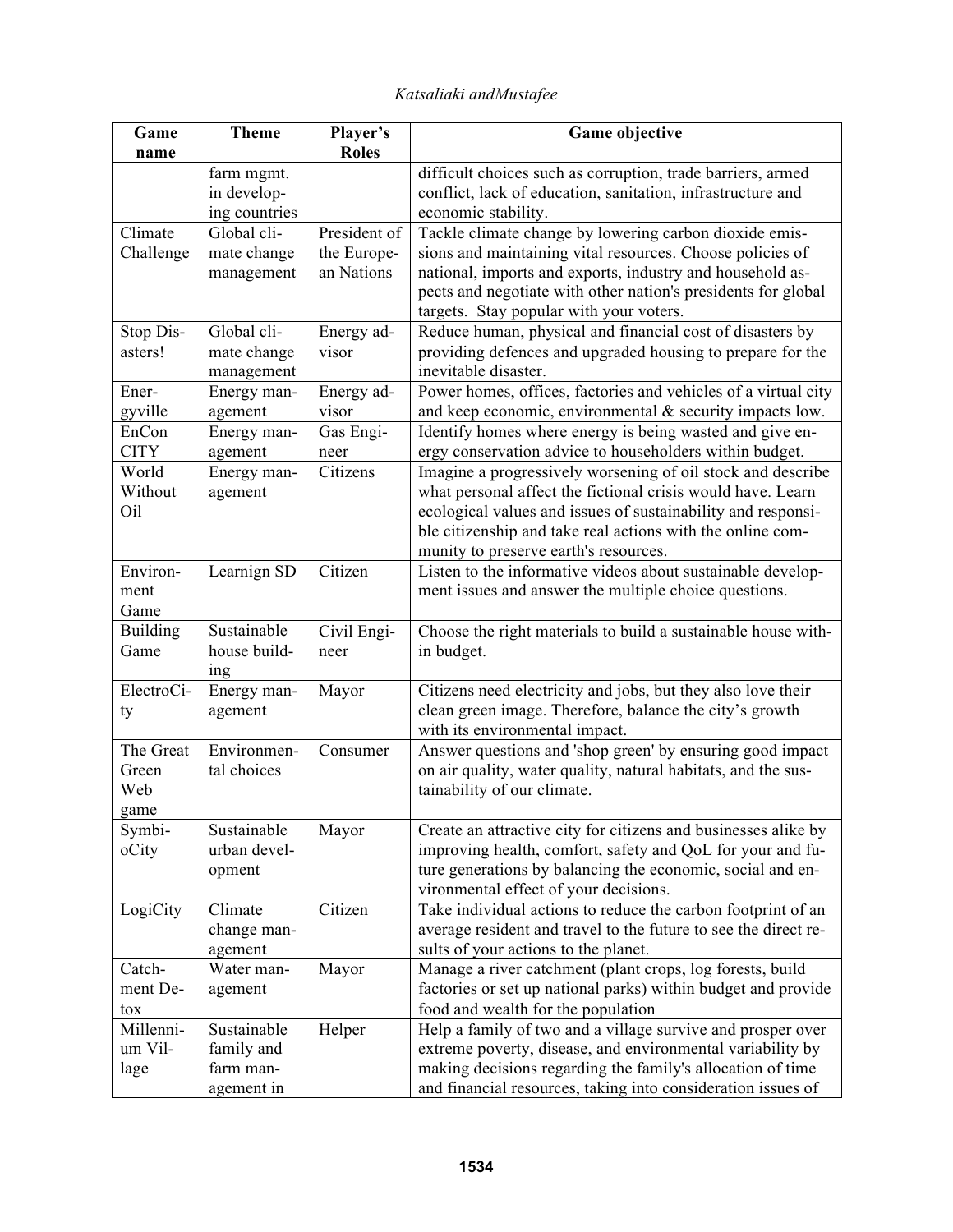| Game<br>name | <b>Theme</b>              | Player's<br><b>Roles</b> | Game objective                                                                                                         |  |  |
|--------------|---------------------------|--------------------------|------------------------------------------------------------------------------------------------------------------------|--|--|
|              | developing                |                          | agronomy, nutrition, economics, epidemiology, public                                                                   |  |  |
|              | countries                 |                          | health and development management.                                                                                     |  |  |
| Oiligar-     | Petroleum                 | CEO of Oil               | Explore and drill around the world and make profit by cor-                                                             |  |  |
| chy          | business                  | company                  | rupting politicians, stopping alternative energies and in-                                                             |  |  |
|              |                           |                          | creasing the oil addiction so you are not fired by the com-                                                            |  |  |
|              |                           |                          | pany's stakeholders.                                                                                                   |  |  |
| Clim'way     | Climate                   | Territory                | Devise the city's climate plan aiming at reducing green-                                                               |  |  |
|              | change man-               | eco-advisor              | house gas emissions, balancing energy consumption and                                                                  |  |  |
|              | agement                   |                          | adapting to climate change by choosing actions available in                                                            |  |  |
|              |                           |                          | the items of a typical western industrialised landscape                                                                |  |  |
| <b>THE</b>   | Environmen-               | Manager,                 | Manage a family's purchases and try to reduce their envi-                                                              |  |  |
| <b>SIMS</b>  | tal consumer              | secretary,               | ronmental impact by calculating the energy consumption                                                                 |  |  |
| adapted      | choices                   | player, and              | and the emissions caused.                                                                                              |  |  |
|              |                           | translator               |                                                                                                                        |  |  |
| Shortfall    | Green auto-               | CEO, Envi-               | Minimize environmental impact while maximizing profit by                                                               |  |  |
|              | mobile sup-               | ronmental,               | making trade-offs from your position in the company and                                                                |  |  |
|              | ply chain                 | R&D, or                  | taking into consideration environmental, economic, and                                                                 |  |  |
|              |                           | Production               | technological issues in the auto industry.                                                                             |  |  |
|              |                           | Manager                  |                                                                                                                        |  |  |
| Green        | Sustainable               | Urban de-                | Develop a city within budget by making sustainable or con-                                                             |  |  |
| City         | urban devel-              | signer                   | ventional choices and by considering the trade-offs between                                                            |  |  |
|              | opment                    |                          | initial and running costs of each choice and the impact on                                                             |  |  |
|              |                           |                          | the city's natural resources and power.                                                                                |  |  |
| Power        | Energy man-               | Household                | Use a real-time sensing system providing instant feedback                                                              |  |  |
| explorer     | agement                   | manager                  | on the mobile phone of the electrical appliances' energy                                                               |  |  |
|              |                           |                          | consumption. The energy consumption is represented by a                                                                |  |  |
|              |                           |                          | fun monster blob. Use the electrical appliances sensible to                                                            |  |  |
|              | Global cli-               |                          | keep the monster healthy.                                                                                              |  |  |
| PowerUp      |                           | Engineer                 | Design and build energy solutions in the mission to save the                                                           |  |  |
|              | mate change<br>management |                          | planet from extreme weather conditions caused from human<br>pollution.                                                 |  |  |
| EnerCi-      | Sustainable               |                          |                                                                                                                        |  |  |
| ties         | urban devel-              | Mayor                    | Build a metropolis and manage the energy balance, cash re-                                                             |  |  |
|              |                           |                          | serve, natural resources and population. Try to increase the<br>scores in economy, environment and well-being from the |  |  |
|              | opment                    |                          | impact of your actions.                                                                                                |  |  |
| Fate of      | Global cli-               | Governor                 | Solve the crisis by working through natural disasters, for-                                                            |  |  |
| the          | mate change               |                          | eign diplomacy, clandestine operations, technological                                                                  |  |  |
| World:       | management                |                          | breakthroughs, and satisfy the food and energy needs of a                                                              |  |  |
| Tipping      |                           |                          | growing world population.                                                                                              |  |  |
| Point        |                           |                          |                                                                                                                        |  |  |
| Precipice    | Climate                   | Activist                 | Convince through dialog and certain decisions the game                                                                 |  |  |
|              | change man-               |                          | characters to be more aware of the environment and create a                                                            |  |  |
|              | agement                   |                          | positive change in the future.                                                                                         |  |  |
| CityOne      | Sustainable               | Governor                 | Guide the city through a series of missions involving the                                                              |  |  |
|              | urban devel-              |                          | energy, water, banking and retail industries and find the best                                                         |  |  |
|              | opment                    |                          | way to invest to meet the financial, environmental and soci-                                                           |  |  |
|              |                           |                          | ological goals of these industries while balancing their                                                               |  |  |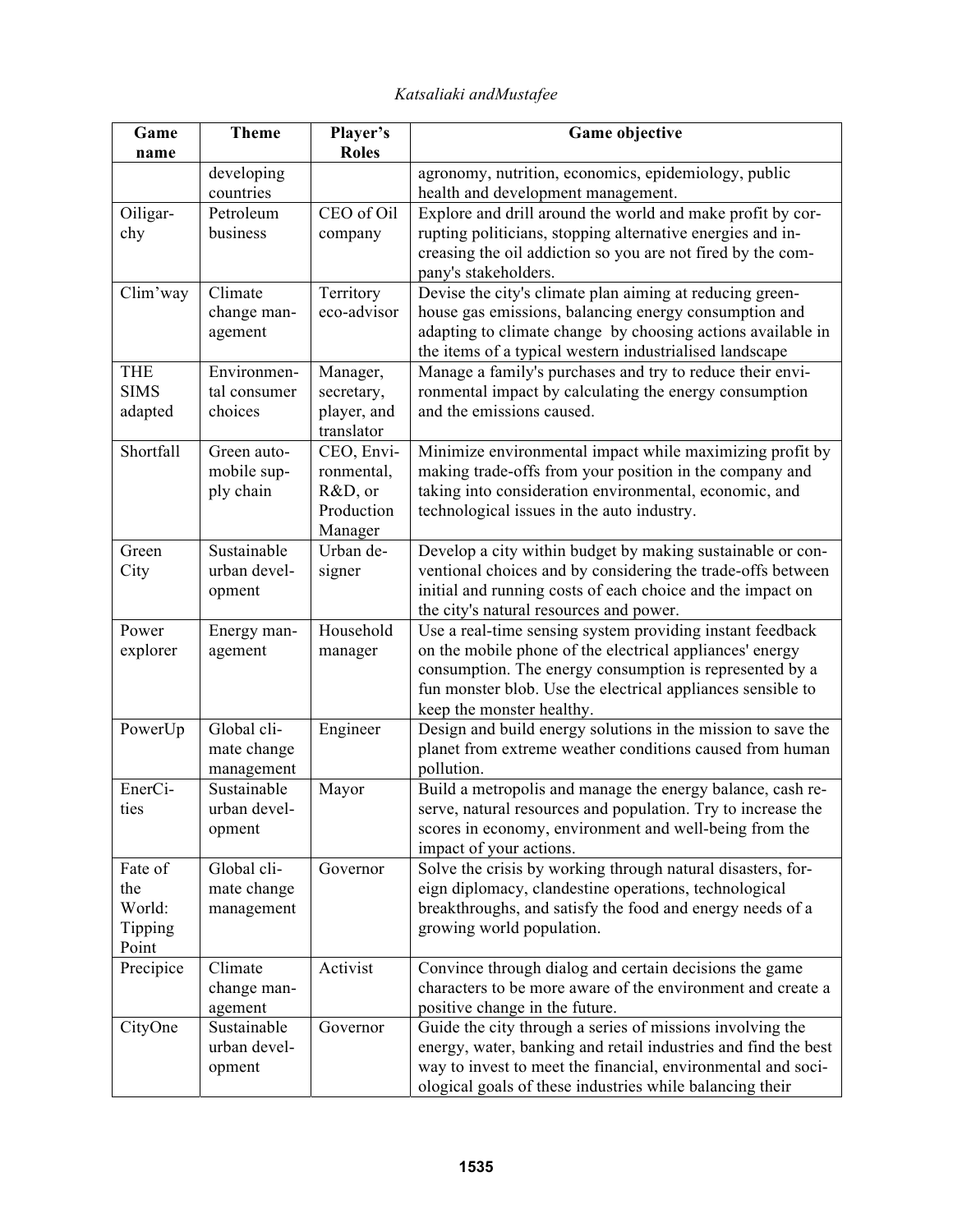| Game<br>name    | Theme                                 | Player's<br><b>Roles</b>                   | Game objective                                                                                                                                                                                                                                                                                                                                                           |
|-----------------|---------------------------------------|--------------------------------------------|--------------------------------------------------------------------------------------------------------------------------------------------------------------------------------------------------------------------------------------------------------------------------------------------------------------------------------------------------------------------------|
|                 |                                       |                                            | budgets and the needs of the citizenry.                                                                                                                                                                                                                                                                                                                                  |
| <b>SOS 21</b>   | Global eco-<br>system man-<br>agement | <b>Citizens</b><br>and admin-<br>istrators | Be part of an on-line community to tackle global and local<br>sustainable issues (i.e. find all places where there is an Aeo-<br>lian, or particular waste have to be collected, etc.) and<br>through competition and cooperation acquire experience to<br>change role and become part of the governance of the sys-<br>tem as a driving force within the virtual world. |
| Ener-<br>gyLife | Energy man-<br>agement                | Household<br>manager                       | Use a real-time sensing system providing feedback of the<br>electrical appliances' energy consumption and receive tips<br>and quiz to minimize energy consumption while meeting<br>your needs. Take part of the game's community to share ex-<br>perience among EnergyLife users.                                                                                        |
| Ludwig          | Energy man-<br>agement                | Physician                                  | Physics game on the topic of renewable energies.                                                                                                                                                                                                                                                                                                                         |

 Table 3 presents data related to the following three variables – *type of game*, *graphics* and *game availability*. The numbers preceding the table shows the number of games that fall in each category. We identify that 43% of the games (15 games) are online sandbox simulation game with 3D graphics and are available free for online play. In terms of the number of SD games as per *type of game*, the sandbox simulation games (irrespective of whether they are available online or not) come first with 20 games (57%), followed by simple simulation games (5 games) and by quiz games (4). The vast majority of the games (24 games – 69%) have 3D graphics and only 11 have been developed to support 2D graphics. This shows that the game industry/authors have invested in the visuals which are a main pole of attraction for the players. Finally the last column gives information about the availability of the game. It shows that the bulk of these games (25 out of 35) are available online for free, 6 come with a fee for buying the game or buying the mechanism to participate in the game (i.e. pervasive games), and 3 games (all of which are identified from the literature) do not mention their availability.

|                | Game name                                                                                                                                                                        | <b>Type of Game</b>               | <b>Graphics</b> | <b>Availability</b>           |
|----------------|----------------------------------------------------------------------------------------------------------------------------------------------------------------------------------|-----------------------------------|-----------------|-------------------------------|
| $\mathbf{1}$   | <b>SHRUB BATTLE</b>                                                                                                                                                              | Board game                        | 2D              | Free, online play             |
| $\mathbf{1}$   | <b>LSD</b>                                                                                                                                                                       | Card game                         | 2D              | Not mentioned                 |
| $\overline{4}$ | Build a Prairie, Environment<br>Game, Building Game, the<br>Great Green Web game                                                                                                 | Computer quiz game                | 2D              | Free, online play             |
| $\overline{2}$ | AtollGame, MHP                                                                                                                                                                   | <b>Computer RPG MABS</b>          | 2D              | Not mentioned                 |
| $\overline{2}$ | Power explorer, EnergyLife                                                                                                                                                       | Pervasive game                    | 2D              | Not for free, needs<br>devise |
| -1             | World Without Oil                                                                                                                                                                | Online alternate reality game     | 2D              | Free, online play             |
| 1              | 3rd World Farmer                                                                                                                                                                 | Online sandbox Simulation<br>game | 2D              | Free, online play             |
| 15             | ElectroCity, Stop Disasters!,<br>EnCon CITY, SymbioCity,<br>LogiCity, Catchment Detox,<br>Oiligarchy, Clim'way, Ener-<br>Cities, Fate of the World:<br>Tipping Point, Precipice, | Online sandbox simulation<br>game | 3D              | Free, online play             |

Table 3 : Game Type and Display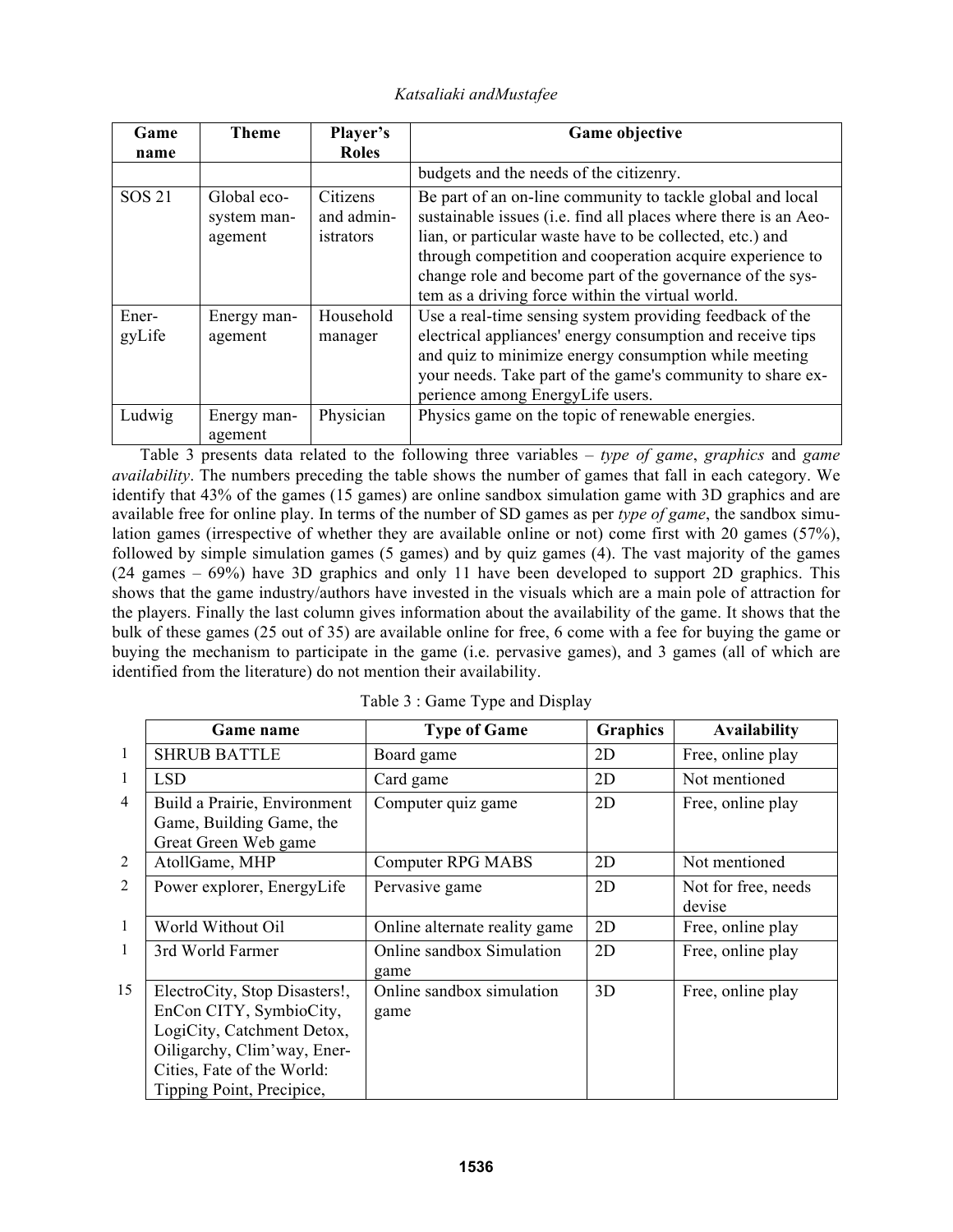|                | Game name                   | <b>Type of Game</b>       | <b>Graphics</b> | <b>Availability</b>   |
|----------------|-----------------------------|---------------------------|-----------------|-----------------------|
|                | SOS 21, CityOne, Climate    |                           |                 |                       |
|                | Challenge, Energyville      |                           |                 |                       |
| -1             | CityOne                     | Online sandbox simulation | 3D              | Not for free, online  |
|                |                             | game                      |                 | play                  |
| 3              | Millennium Village, Short-  | Online simulation game    | 2D              | Free, online play     |
|                | fall, Balance of the Planet |                           |                 |                       |
| -1             | Ludwig                      | Online simulation game    | 3D              | Not for Free, in      |
|                |                             |                           |                 | German                |
| $\overline{1}$ | PowerUp                     | Sandbox simulation game   | 3D              | Free download         |
| 2              | SimEarth, The SIMS adapted  | Sandbox simulation video  | 3D              | Not for free, cd load |
|                |                             | game                      |                 |                       |
| -1             | Green City                  | Simulation game           | 3D              | Not for free, cd load |

*Katsaliaki andMustafee* 

 Table 4 presents variables pertaining to the *number of players*, *target age*, *game evaluation* and *debriefing*. The data in column 2 (*number of players*) shows that a total of 24 games were for individual play. With regard to the variable *target age* (column 3), most of the games refer to pupils, students and youngsters which also incorporate the teenagers' category (it is to be noted here that we followed the categories that were defined in the papers/online games; it is our understanding that the term *pupil* was mostly used to refer to children attending elementary or secondary school; the category *student* was used in the context of those who required subject-specific knowledge to play the serious games; finally, *youngsters* referred to all young people). It is however true that a game can be played by all ages. Column 4 presents data on *game evaluation*, and it shows that 10 of the games have been evaluated, mainly through questionnaires. For the remaining games no information pertaining to assessment could be gathered. Data associated with the variable *debriefing* (column 5) points to the fact that in a total of 12 SD games there is a debriefing component. It is apparent that most of the games that have been evaluated (8 out of 10) there is also a debriefing element; the majority of these games (i.e., those consisting of both game evaluation and debriefing elements) have been identified from the literature. This should come as no surprise since this information is more likely to come across a section for game evaluation and debriefing in a published paper rather than from the official web page of a game.

| Game name               | # Players | <b>Target Age</b>                 | <b>Evaluation</b> | <b>Debriefing</b> |
|-------------------------|-----------|-----------------------------------|-------------------|-------------------|
| SimEarth                |           | Pupils                            | N/A               | N/A               |
| Build a Prairie         |           | <b>Students</b>                   | N/A               | N/A               |
| <b>LSD</b>              | $4 - 6$   | <b>Students and Professionals</b> | N/A               | Yes               |
| Balance of the Planet   |           | Youngsters                        | N/A               | N/A               |
| AtollGame               | 8         | Adults                            | N/A               | Yes               |
| <b>MHP</b>              | 10        | Adults                            | N/A               | N/A               |
| <b>SHRUB BATTLE</b>     | multiple  | First year Students               | Yes               | Yes               |
| 3rd World Farmer        |           | Pupils                            | Yes               | Yes               |
| Climate Challenge       |           | Youngsters                        | N/A               | N/A               |
| Stop Disasters!         |           | Pupils                            | N/A               | N/A               |
| energyville             |           | students                          | N/A               | N/A               |
| EnCon CITY              |           | Youngsters                        | Yes               | Yes               |
| World Without Oil       | multiple  | All ages                          | Yes               | Yes               |
| <b>Environment Game</b> |           | Pupils                            | N/A               | N/A               |

Table 4: Game play and evaluation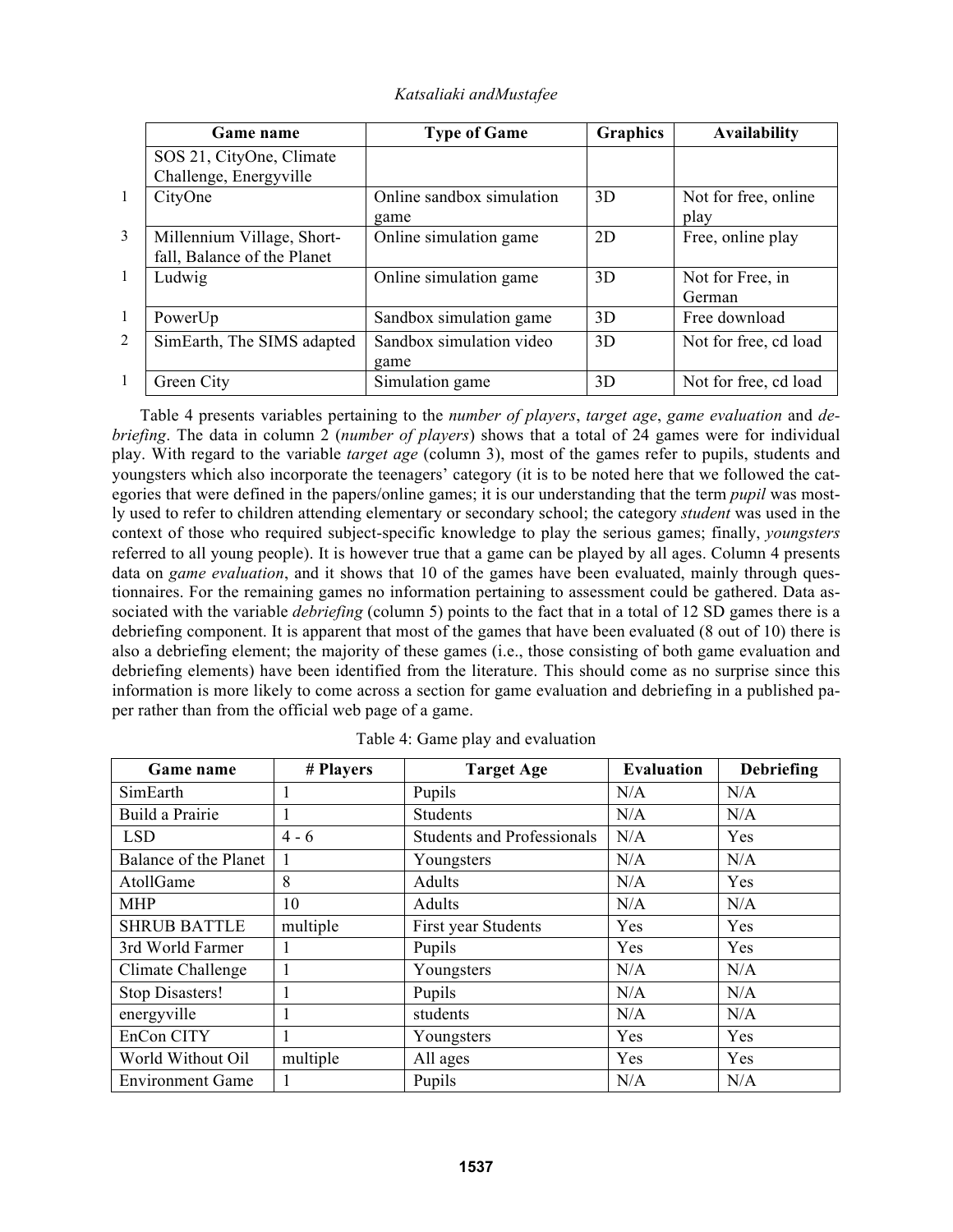| Game name              | # Players    | <b>Target Age</b> | <b>Evaluation</b> | <b>Debriefing</b> |
|------------------------|--------------|-------------------|-------------------|-------------------|
| <b>Building Game</b>   | 1            | Pupils            | N/A               | N/A               |
| ElectroCity            | 1            | <b>Students</b>   | N/A               | N/A               |
| the Great Green Web    | 1            | Pupils            | N/A               | N/A               |
| SymbioCity             | 1            | Professional      | N/A               | N/A               |
| LogiCity               | 1            | Youngsters        | N/A               | N/A               |
| <b>Catchment Detox</b> | 1            | Pupils            | N/A               | N/A               |
| Millennium Village     | $\mathbf{1}$ | <b>Students</b>   | N/A               | N/A               |
| Oiligarchy             | 1            | Teenagers         | N/A               | N/A               |
| Clim'way               | 1            | Youngsters        | N/A               | N/A               |
| THE SIMS adapted       | 4 teams of 4 | Pupils            | Yes               | Yes               |
| Shortfall              | 3            | <b>Students</b>   | Yes               | Yes               |
| Green City             | 1            | All ages          | N/A               | N/A               |
| Power explorer         | $\mathbf{1}$ | Teenagers         | Yes               | Yes               |
| PowerUp                | multiple     | <b>Students</b>   | N/A               | Yes               |
| EnerCities             | 1            | Pupils            | Yes               | Yes               |
| Fate of the World:     | $\mathbf{1}$ | Youngsters        | Yes               | N/A               |
| precipice              | $\mathbf{1}$ | Youngsters        | N/A               | N/A               |
| CityOne                | 1            | <b>Adults</b>     | N/A               | N/A               |
| <b>SOS 21</b>          | multiple     | All ages          | N/A               | N/A               |
| EnergyLife             |              | Adults            | Yes               | N/A               |
| Ludwig                 | 1            | Youngsters        | N/A               | Yes               |

# **5 CONCLUSIONS AND FUTURE WORK**

This paper has presented a survey of serious games for SD. It has adopted a methodological approach to identify SD games both from scholarly sources and those available online. The identified SD games have been briefly described and a number of their parameters were further analyzed. The findings suggest that a number of games are being developed which tackle the issues of sustainable development. Our survey has highlighted that the most popular profile of serious games for SD is as follows: they are available free of cost and thus makes it easier for someone to decide to play them; they are accessible online meaning that are easily accessible to a large audience as home broadband connections constantly increase; they are sandbox simulation games with 3D graphics (3D graphics usually require graphics cards and these have become commodity hardware today); they are played by an individual making it easier for anybody to play without the requirement of forming teams; they are targeted at youngsters who undertake the role of a decision maker who aims at solving environmental problems by using alternative "technologies" considering also the economic consequences. Youngsters of today will be the decision makers of tomorrow, and educating this particular group of people in SD is expected to have a direct impact on the future of the environment.

 Serious games offer great opportunities in education because of positive effects on learning outcomes (Cohen and Rhenman 1961; Stapleton 2004; Westera et al. 2008) and therefore it is arguable that SD games will potentially play an increasing role in the school curriculum. Although some of these games already include resources for the game facilitator, further teaching and learning resources are expected to be developed in the future to accompany such serious games in order for them to be used as a tool for successful pedagogical intervention. This would also ensure that serious games are easily adopted in the existing SD modules to complement the more traditional teaching strategies. One direction towards improving the feature-set of these games is to acquire or enhance the mobile 3D graphics of sandbox style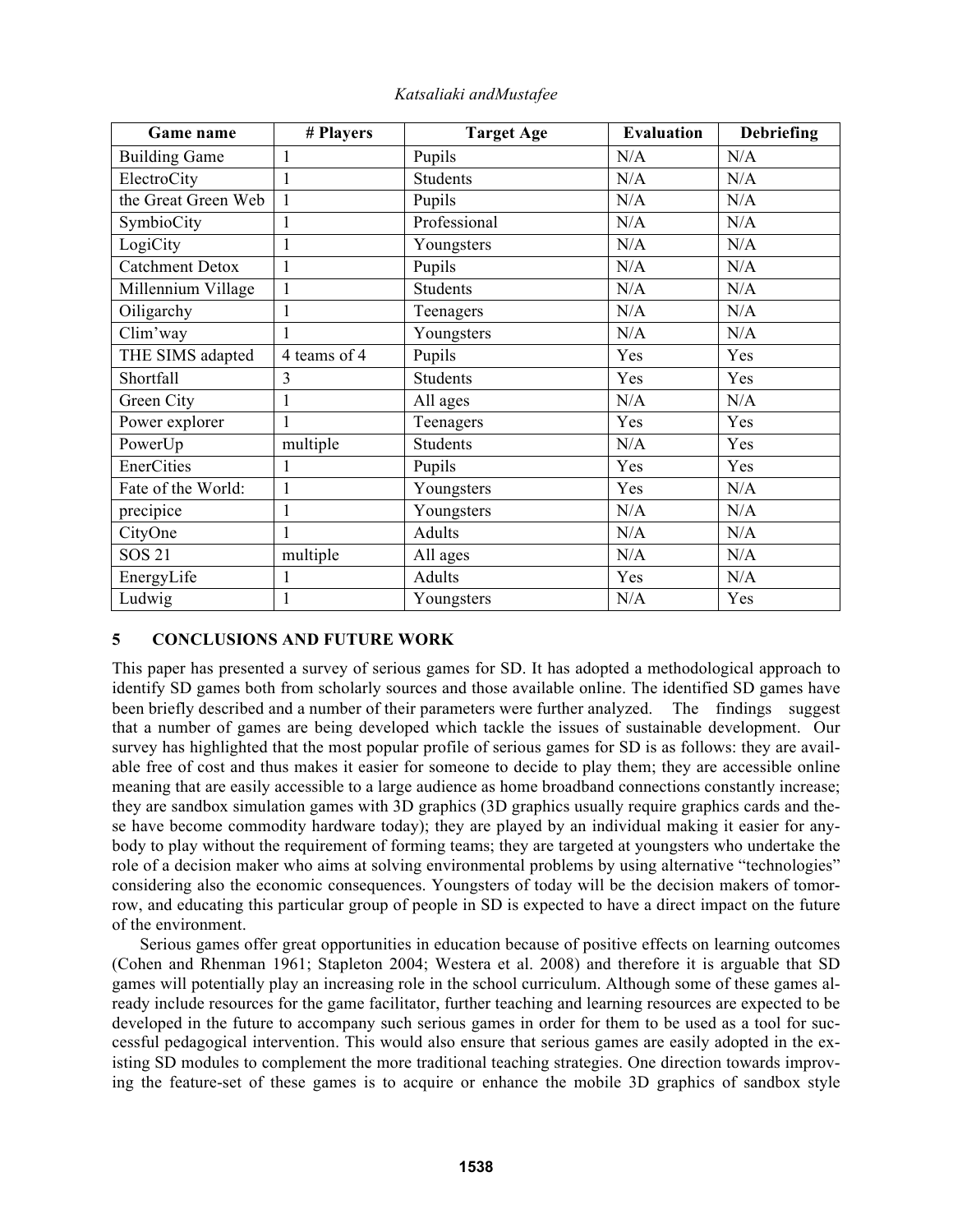simulations which have a great impact in youngsters (Sweetser and Wyeth 2005). Games should entice the player to linger and become immersed in the experience by affecting their senses through elements such as audio and narrative (Sweetser and Wyeth 2005). Moreover, in the present day and age of social networks, serious SD games ought to support and create opportunities for social interaction, for example, through the development of SD games for *Facebook*.

## **REFERENCES**

Blackman, S. 2005. "Serious Games... and Less!" *ACM Siggraph Computer Graphics* 39(1):12-16.

- Brundtland, G. H. 1987. *Our Common Future*. Oxford: Oxford University Press.
- Cahier, J.-P., N. El Mawas, C. Zhou, and A. Bénel. 2011. "Web 2.0, Serious Game: Structuring Knowledge for Participative and Educative Representations of the City." In *Proceedings of the 2011 IET International Conference on Smart and Sustainable City*, Shanghai, China, 166-171.
- Cohen, K.J. and E. Rhenman. 1961. "The Role of Management Games in Education and Research." *Management Science* 7(2):131-166.
- Corti, K. 2006. "Games-based Learning: A serious Business Application." *Informe de PixelLearning*  $34(6):1-20.$
- Dray, A., P. Perez, C. LePage, P. D'Aquino, and I. White. 2005. "Companion Modelling Approach: The AtollGame Experience in Tarawa Atoll (Republic of Kiribati)". In *Proceedings of the 2005 International Congress on Modelling and Simulation,* 1601-9. Canberra: Modelling and Simulation Society of Australia and New Zealand.
- Flavin, C., and N. Lenssen. 1994. *Power Surge: Guide to the Coming Energy Revolution.* W. W. Norton and Company, Inc.
- Gadsby, H., and A. Bullivant. 2011. *Global Learning and Sustainable Development*. Taylor & Francis.
- Gamberini, L., G. Jacuccu, A. Spagnolli, N. Corradi, et al. 2011. "Saving is Fun: Designing a Persuasive Game for Power Conservation". *In Proceedings of the 8th International Conference on Advances in Computer Entertainment Technology.* ACM, New York, USA.
- Gough, S., and W. Scott. 2008. *Higher Education and Sustainable Development: Paradox and Possibility*. Routledge.
- Guizol, P. and H. Purnomo. 2005. "A Game to Level the Playing Field: The case of Community-Company Partnership in Forest Plantations." In *Proceedings of the 2005 International Congress on Modelling and Simulation,* 38-44. Canberra: Modelling and Simulation Society of Australia and New Zealand.
- Gustafsson, A., M. Bång, and M. Svahn. 2009. "Power Explorer: A Casual Game Style for Encouraging Long Term Behavior Change Among Teenagers". ACM International Conference Proceeding Series (422), 182-189. ACM New York, NY, USA.
- Hawken, P., A. B. Lovins, and L. H. Lovins. 1999. *Natural Capitalism: The Next Industrial Revolution*. Earthscan.
- Hirose, Y., J. Sugiura, and K. Shimomoto. 2004. "Industrial waste management simulation game and its educational effect." *Journal of Material Cycles and Waste Management* 6(1):58-63.
- Hopwood, B., M. Mellor, and G. O'Brien. 2005. "Sustainable Development: Mapping different Approaches." *Sustainable development* 13(1):38-52.
- Isaacs, J. A, B. Dolinsky, D. M. Qualters, and J. T. Laird. 2009. "Engineering Decisions to Green the Automobile Supply Chain." In *Environmental Issues and Waste Management Technologies in the Materials and Nuclear Industries XII,* Edited by A. Cozzi and T. Ohji, 225-234. John Wiley & Sons.
- Kagawa, F. 2007. "Dissonance in Students' Perceptions of Sustainable Development and Sustainability: Implications for Curriculum Change." *International Journal of Sustainability in Higher Education* 8(3):317-338.
- Michael, D. R., and S. L. Chen. 2005. *Serious Games: Games that Educate, Train, and Inform*. Muska & Lipman/Premier-Trade.